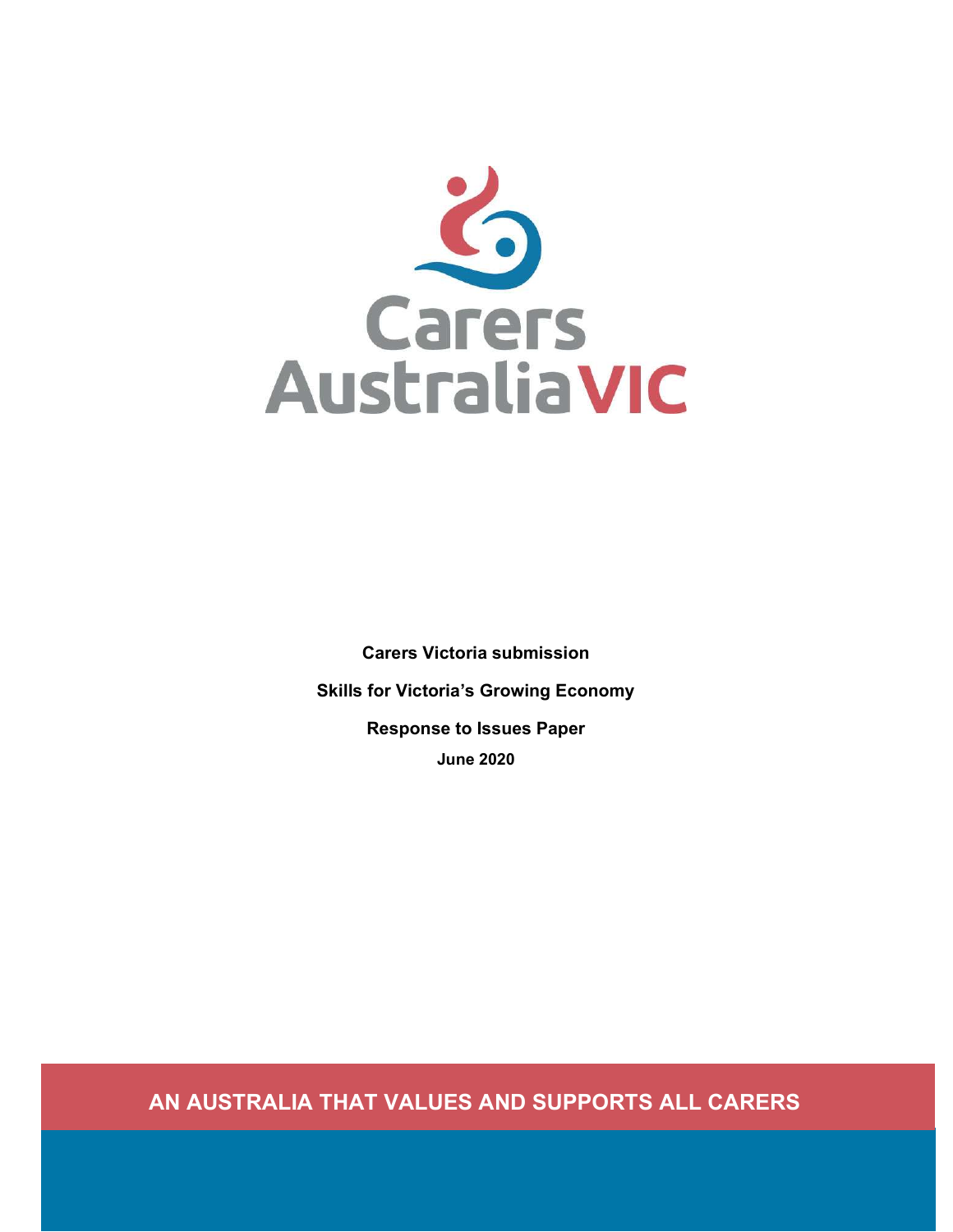#### ABOUT CARERS VICTORIA

Carers Victoria is the state-wide peak organisation representing people who provide care. We represent more than 700,600 family carers across Victoria – people caring for someone with a disability, mental illness, chronic health issue or an age-related condition.

People receiving care could be a parent, child, spouse/partner, grandparent, other relative or friend. Carers Victoria is a member of the National Network of Carers Associations, and the Victorian Carer Services Network. Carers Victoria is a nonprofit association which relies on public and private sector support to fulfil its mission with and on behalf of carers.

Carers Victoria is a membership-based organisation. Our members are primarily family carers, who play an important role in informing our work, contributing to advocacy and strategic aims, and distributing information more widely to other carers.

This policy paper was prepared by Carers Victoria's Policy and Research Team.

© Carers Association Victoria 2020.

This work is copyright. Apart from any use as permitted under the Copyright Act 1968, all other rights are reserved. Requests and inquiries concerning reproduction and rights should be addressed to the Copyright Officer, Carers Victoria, PO Box 2204, Footscray, Victoria, 3011.

For information contact: Scott Walker Chief Executive Officer Carers Victoria Telephone: 03 9396 9500 Facsimile: 03 9396 9555 Email: scott.walker@carersvictoria.org.au Website: www.carersvictoria.org.au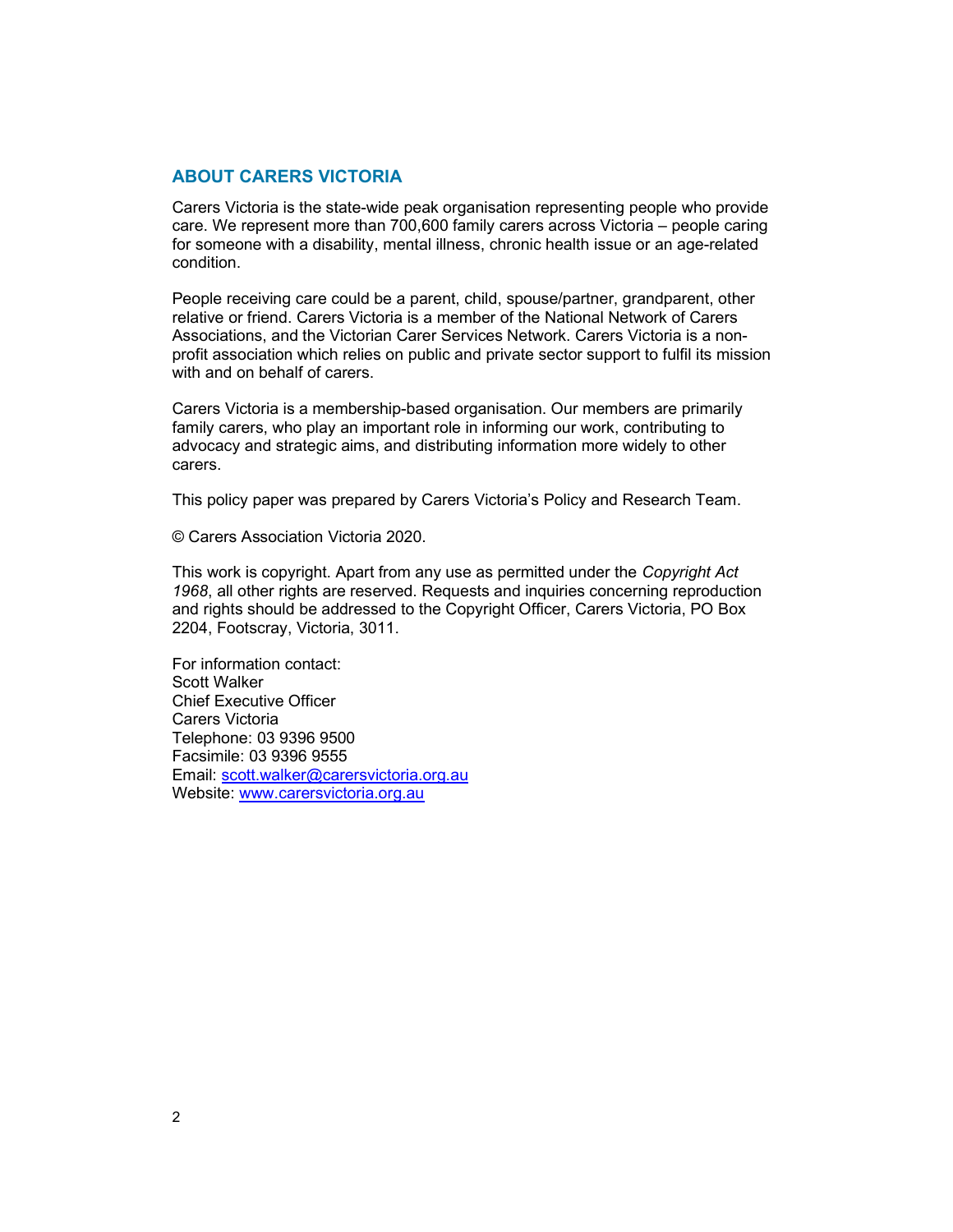# **CONTENTS**

| Completing: Why do students leave courses before completing? Have you (or        |  |
|----------------------------------------------------------------------------------|--|
| Decision-making: How did you decide what to study? Who influenced your decision? |  |
| Additional Support: Have you, or someone you know, ever needed extra support     |  |
|                                                                                  |  |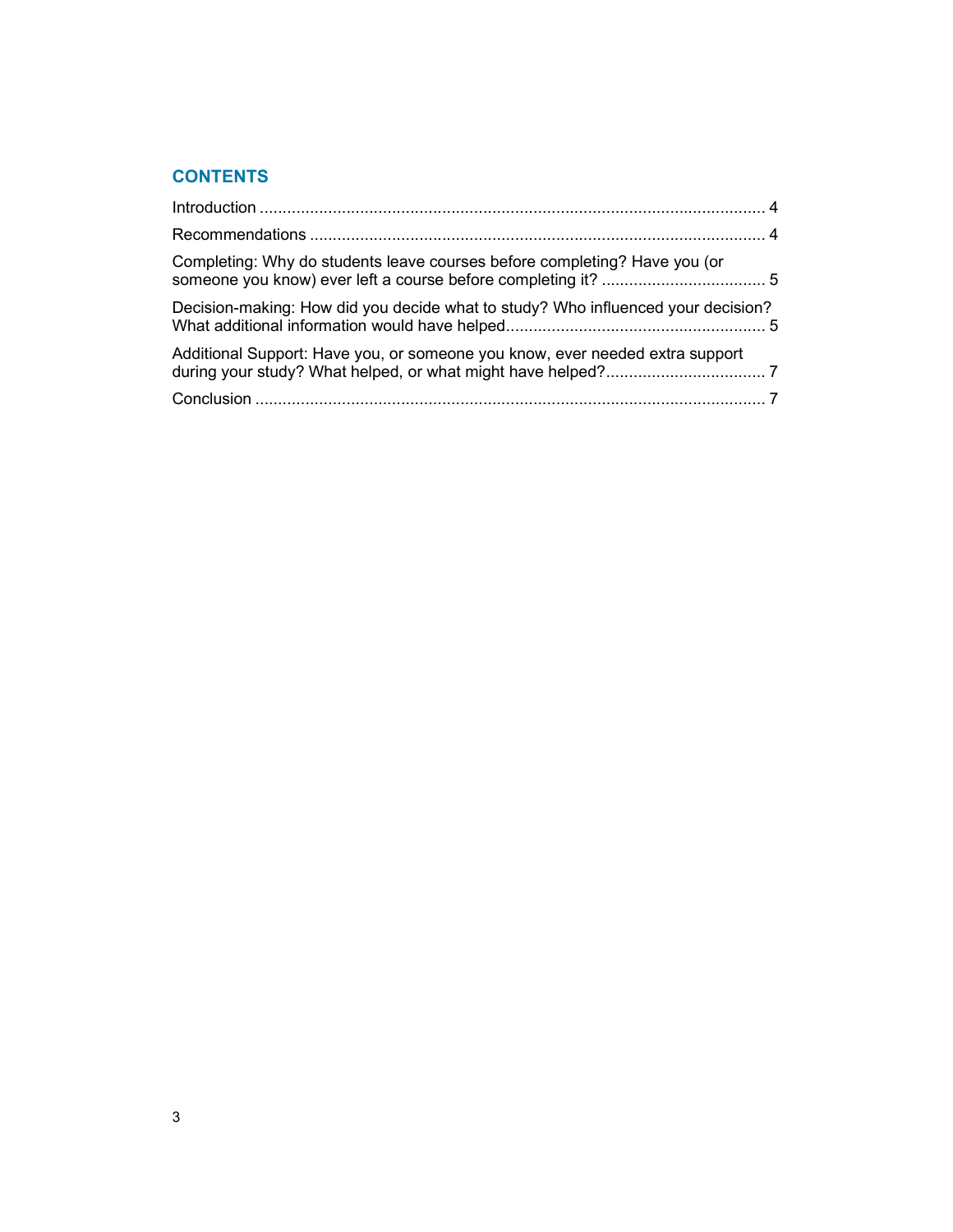### **Introduction**

Carers Victoria values the opportunity to contribute to the review of Victoria's post-secondary education and training system.

It is very challenging for carers to balance their caring responsibilities with work and study. To succeed in their studies, carers require educational institutions to have a greater understanding of their experiences resulting in increased support and flexibility. Carers Victoria has chosen to focus its submission around the questions posed in the 'Lifelong Learning' section of the Issues Paper.

- Completing: Why do students leave courses before completing? Have you (or someone you know) ever left a course before completing it?
- Decision-making: How did you decide what to study? Who influenced your decision? What additional information would have helped?
- Additional support: Have you, or someone you know, ever needed extra support during your study? What helped, or what might have helped?

#### Recommendations

- 1. Create a TAFE accreditation program for Victorian carers which formally recognises prior learning and provides further education opportunities.
- 2. Students are asked their carer status on enrolment and reenrolment so that support requirements can be identified and addressed early. This can be achieved through updating the Australian Vocational Education and Training Management Information Statistical Standard to include carer status.
- 3. Students who identify as carers are proactively offered a meeting with a wellbeing officer to identify support required to succeed in studies. This should include flexibility for assessment timelines and course completion dates.
- 4. As each class will contain 2-3 carers, all academic and key support staff need to receive training on the needs of carers and the support they provide.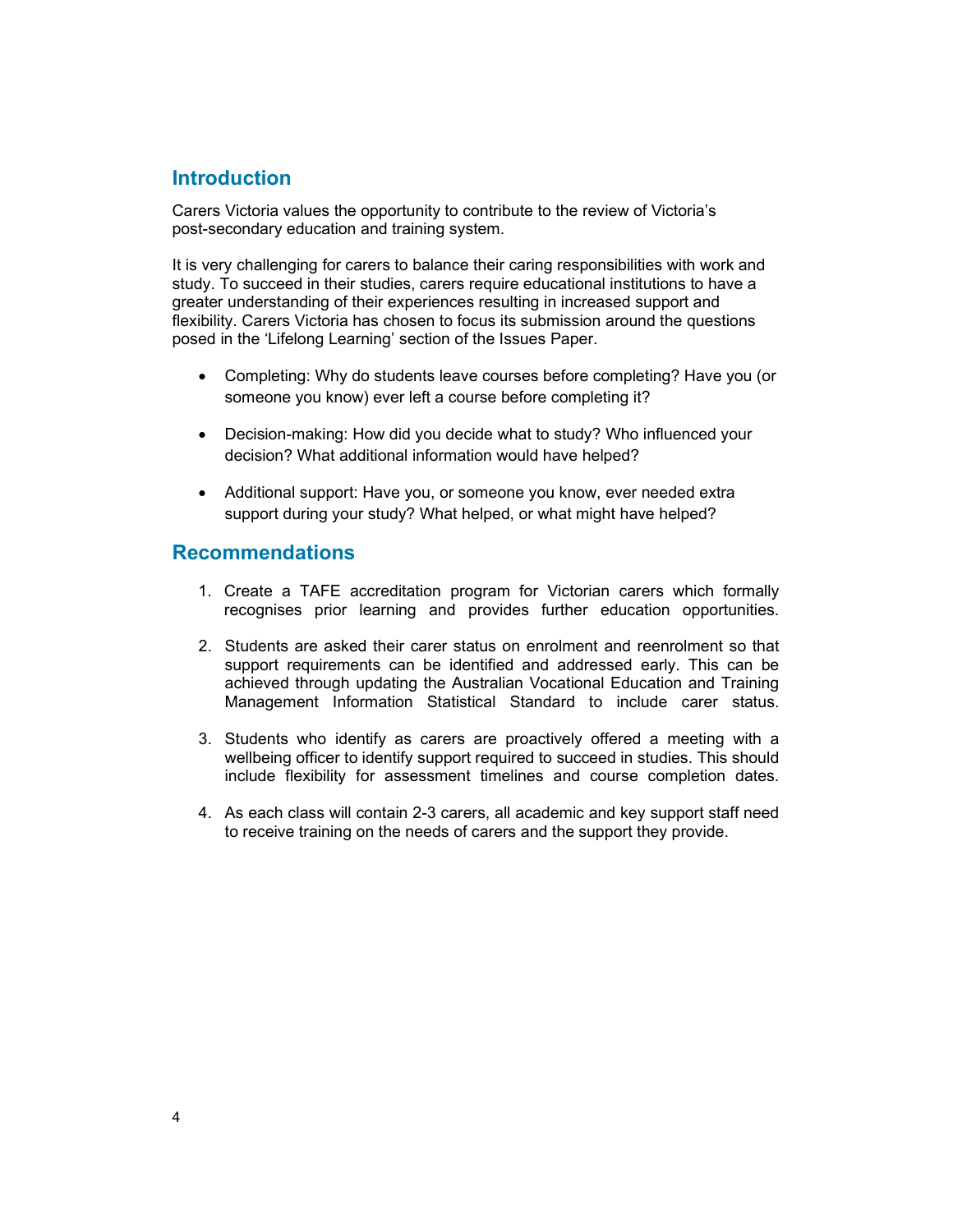## Completing: Why do students leave courses before completing? Have you (or someone you know) ever left a course before completing it?

Carers leave courses before completing because of the stress experienced in juggling school, paid work and their caring responsibilities. Forty-eight per cent of Victoria's primary carers are working over 20 hours each week.<sup>1</sup>

However, this data isn't captured by TAFEs because the prevalence and impact of caring isn't recognised. Whilst all TAFE's collect data using the Australian Vocational Education and Training Management Information Statistical Standard<sup>2</sup>, carer status isn't listed as a mandatory reporting item, it should be added.

# Decision-making: How did you decide what to study? Who influenced your decision? What additional information would have helped

From our consultations with carers, deciding what to study was largely influenced by the courses offered close to their home. Carers are time poor; reducing travel time assists in fulfilling their caring responsibilities. Many carers also pursue further studies based on what they have learned from their caring role.

Whilst this is likely to be a factor for many students, carers face additional time pressures due to their caring responsibilities. They are also less able to move out of home in order to study at an institution that is not within commuting distance. The nature of TAFE institutions having multiple campuses reduces the travel time or need to relocate for carers, assisting them with the juggle of both studying and providing care.

Carers Victoria welcomed the Victorian Government's Free TAFE initiative and believes a specific TAFE accreditation program for Victorian carers is complementary to this program.

Creating a TAFE accreditation program for Victorian carers which formally recognises prior learning and provides further education opportunities will dismantle barriers, enabling carers to get back into or find work once they are no longer in an unpaid caring role.

<sup>1</sup> Australian Bureau of Statistics, Survey of Disability, Ageing and Carers, Table 37.1, 2018.

<sup>&</sup>lt;sup>2</sup> National Centre for Vocational Education Research, Data element definitions,

https://www.ncver.edu.au/\_\_data/assets/pdf\_file/0022/62383/AVETMISS-Data-element-definitions-2\_3-PORTAL-VERSION.pdf, accessed 29.05.2020.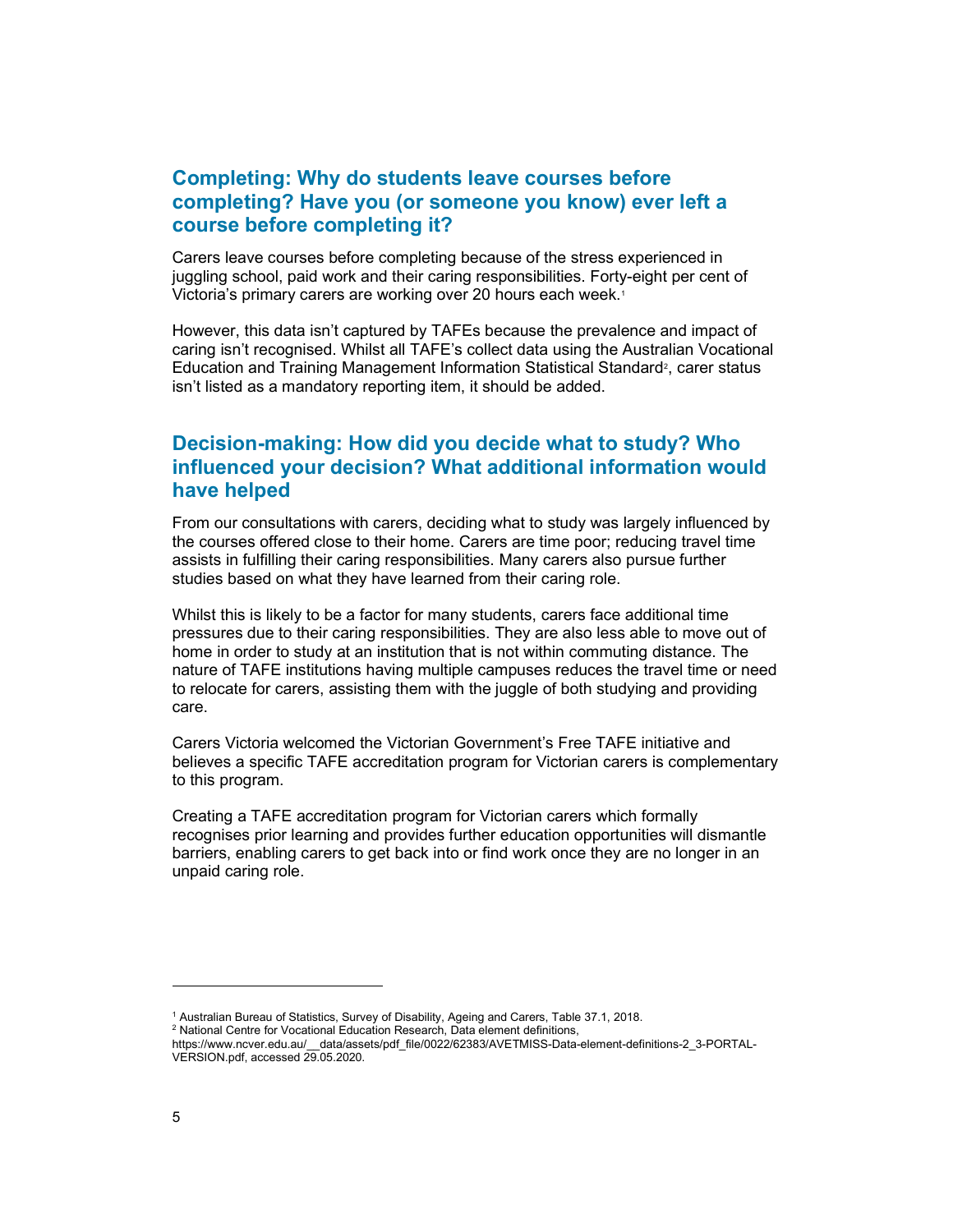TAFE can also provide a pathway to higher education for those young carers with further educational goals. Research by La Trobe University, in collaboration with Carers Victoria, and funded by the National Centre for Student Equity in Higher Education, found evidence of carers transitioning from vocational education and training to higher education. The national survey found that approximately one third of carers who had studied at university had previously studied at TAFE.

Unpaid carers are disadvantaged in the Australian labour market. According to the Australian Bureau of Statistics the workforce participation rate in 2018 was 58.8 per cent for primary carers and 76.6 per cent for other carers aged 15 to 64. The participation rate for non-carers was 81.5 per cent.

Unpaid carers have developed valuable skills and experience in their caring role which can be transferred to paid professional caring roles, including aged care, disability support, mental health support and personal care workers. Unfortunately, many unpaid carers experience difficulties finding work once their caring role has ceased. This often occurs because many employers do not take unpaid carers' skills and experiences into account.

While we aspire for a Victorian program to become the model of best practice nationally, this program could initially be modelled on similar initiatives. For example, Carers Queensland is a nationally recognised Registered Training Organisation (RTO) which offers a Certificate III in Individual Support (Disability) which recognises a carer's prior learning.

The VCOSS Future Social Services Institute (FSSI) at RMIT University also provides a model for engaging with students who have experienced educational barriers to succeed in courses developed to meet the needs of those who are working, or want to work, in the aged and disability sectors.

This initiative aligns with an action point published in the Victorian Carer Strategy 2018-22. Under priority two the Victorian Government has stated it will "continue to implement and promote 'Keeping our sector strong: Victoria's workforce plan for the NDIS' which promotes working in the disability sector, to provide new employment opportunities for people in care relationships."<sup>3</sup>

<sup>3</sup> Victorian Carer Strategy 2018-22, 2018, p.25.